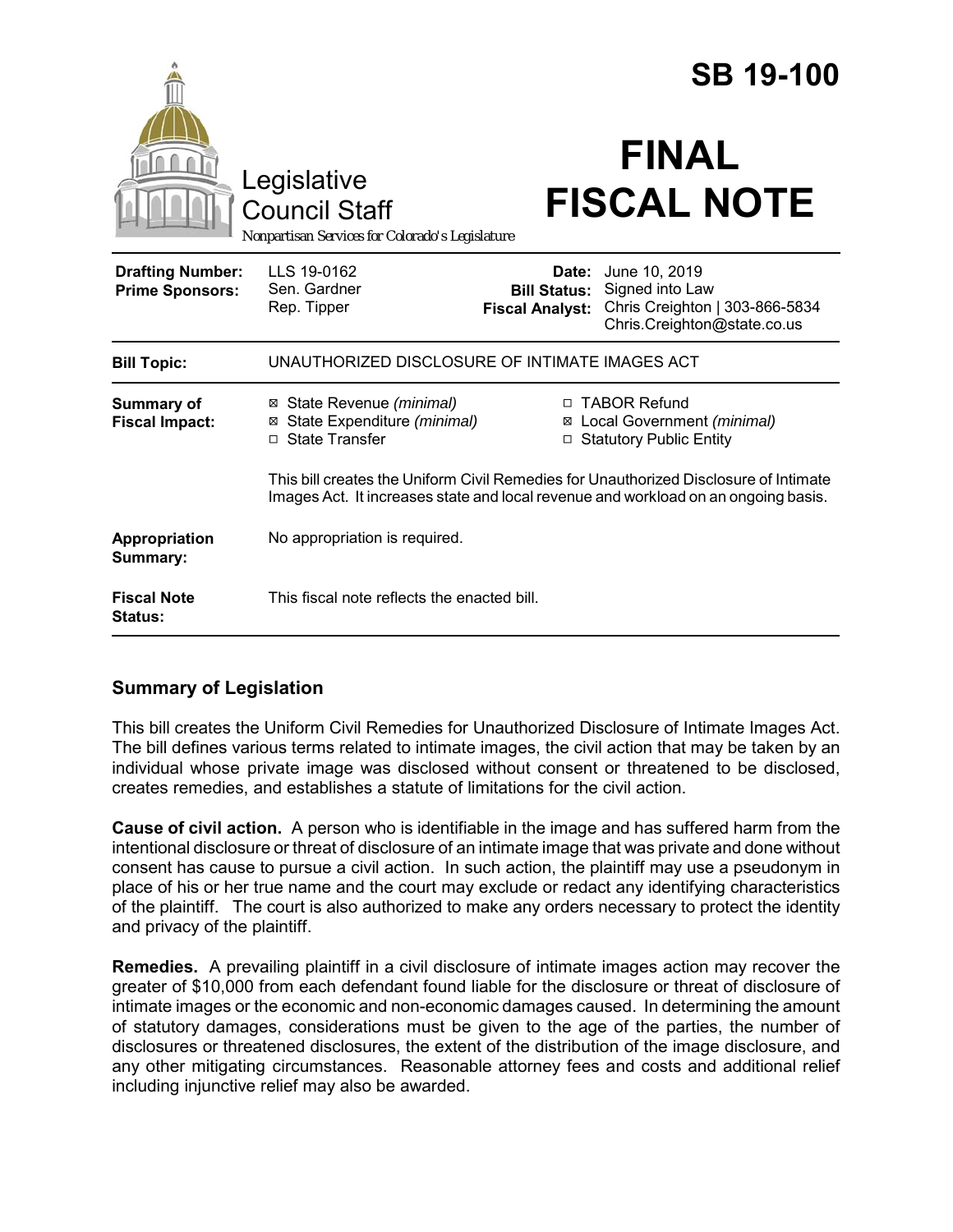June 10, 2019

**Exemptions.** An individual is not liable for the disclosure of or threat to disclose intimate images if the image was made in good faith in the reporting or investigation of a law enforcement, legal, or medical education or treatment proceeding.

**Statute of limitations.** This bill creates a six year statute of limitations for bringing a civil action from the date the disclosure of intimate images was or should have been discovered or the threat of disclosure was made. If the individual depicted in the image is a minor, the six year statute of limitations begins when he or she turns 18.

#### **Background and Assumptions**

To form an estimate on the number of civil cases that may be filed under this bill, data was analyzed on the posting of private images for harassment or pecuniary gain, both of which are a class 1 misdemeanor. Between January 2016 and December 2018 there were 245 cases filed (82 cases per year) of a defendant being charged with the posting a private image for harassment or pecuniary gain. Using this as a proxy and given that a judicial officer can handle 541 civil cases per year, any impacts resulting from this bill are assumed to be minimal.

#### **State Revenue**

Beginning in the current FY 2018-19, this bill increases state cash fund revenue from civil filing fees by a minimal amount. The exact revenue impact will depend on the number of civil cases resulting from the bill and the amount of damages sought and has not been estimated. For informational purposes, the civil filing fee for county court ranges from \$85 to \$135 depending on the amount of damages sought and the filing fee for district court is \$235. Civil cases seeking damages of less than \$25,000 may be filed in county or district court, while cases seeking damages over \$25,000 must be filed in district court. Civil filing fees are subject to TABOR; however, under the March 2019 Legislative Council Staff forecast, a TABOR surplus is not expected in FY 2019-20 or FY 2020-21.

#### **State Expenditures**

Beginning in the current FY 2018-19, by creating a civil action for the intentional disclosure or threat of disclosure of a private intimate image, this bill increases trial court workload by a minimal amount. Based on the assumption listed above, it is assumed that this workload increase can be accomplished within existing appropriations.

#### **Local Government**

Similar to the state, beginning in the current FY 2018-19, this bill increases revenue and workload for Denver County Court for any civil actions with damages under \$25,000 commenced within the City and County of Denver. This impact is expected to be minimal.